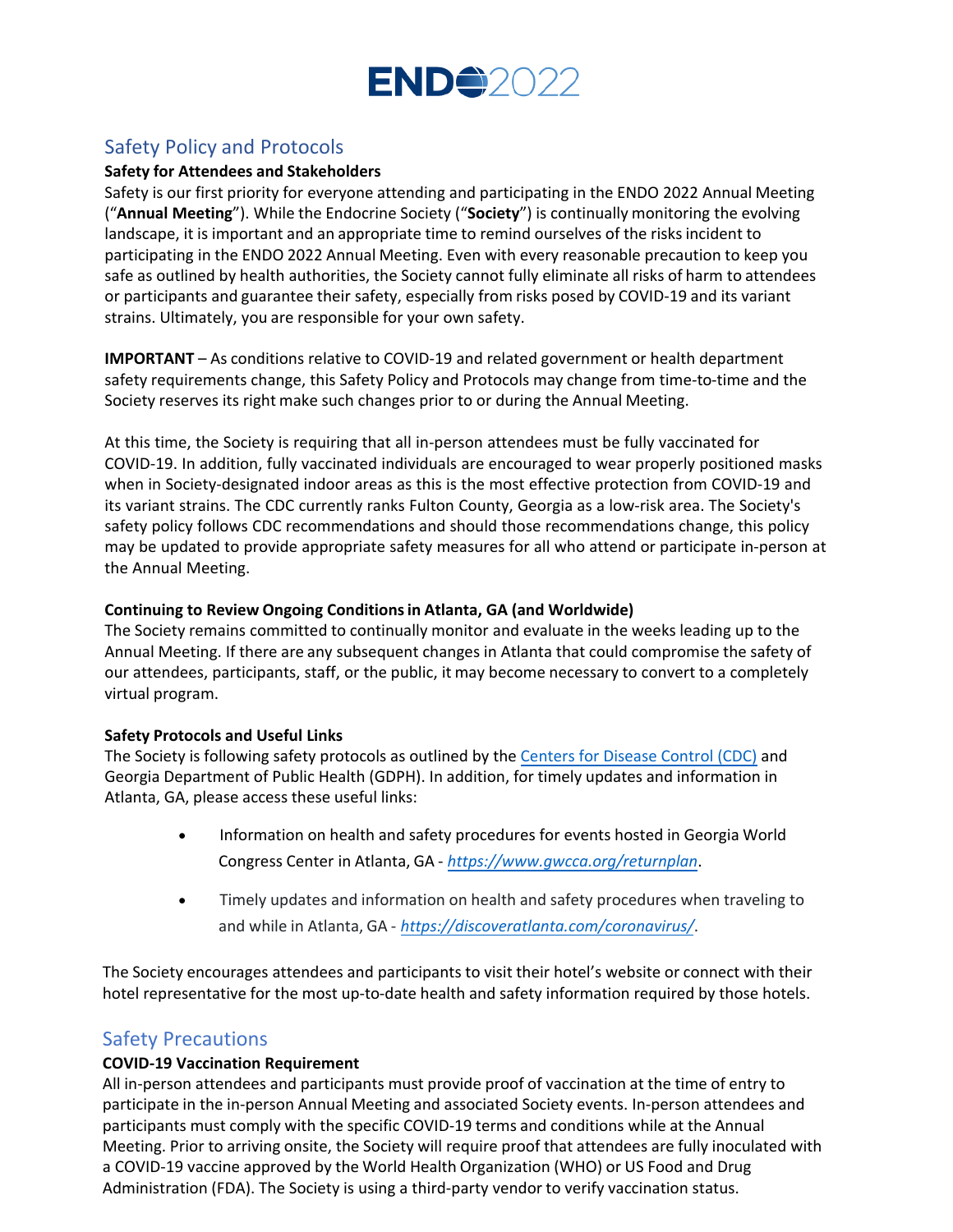

The Society will be using Clear for vaccine verification and further details will be provided in online registration. The Society will continue to update its website with more detailed information about qualifying vaccines and instructions on how to digitally upload vaccination documentation for verification as it becomes available.

On site, you must be able to present proof that you are fully vaccinated using your Clear Health Pass and selecting the Annual Meeting. Fully vaccinated means that you have had two doses (except where only one is required by the manufacturer) of a WHO- or FDA-approved vaccine at least two weeks before the Annual Meeting starts i.e., by June 11, 2022.

#### [For non-U.S. attendees, please refer to vaccines](https://covid19.trackvaccines.org/agency/who/) approved by WHO

https://covid19.trackvaccines.org/agency/who/. As of 15 November 2021, WHO has evaluated that the following v[accines against COVID-19 hav](https://www.who.int/news-room/feature-stories/detail/the-oxford-astrazeneca-covid-19-vaccine-what-you-need-to-know)e met the necessary criteria for safety and efficacy:

- [AstraZene](https://www.who.int/news-room/feature-stories/detail/the-moderna-covid-19-mrna-1273-vaccine-what-you-need-to-know)[ca/Oxford v](https://www.who.int/news-room/feature-stories/detail/the-j-j-covid-19-vaccine-what-you-need-to-know)accine
- [Johnson and Joh](https://www.who.int/news-room/feature-stories/detail/who-can-take-the-pfizer-biontech-covid-19--vaccine)nson
- [Moderna](https://www.who.int/news-room/feature-stories/detail/the-sinopharm-covid-19-vaccine-what-you-need-to-know)
- [Pfizer/B](https://www.who.int/news-room/feature-stories/detail/the-sinovac-covid-19-vaccine-what-you-need-to-know)ioNTech
- [Sinopharm](https://www.who.int/news-room/feature-stories/detail/the-bharat-biotech-bbv152-covaxin-vaccine-against-covid-19-what-you-need-to-know)
- [Sin](https://www.who.int/news-room/questions-and-answers/item/coronavirus-disease-use-of-emergency-use-listing-procedure-forvaccines-against-covid-19)ovac
- COVAXIN

Read WHO's Q&A on the Emergency Use Listing process to find out more about how WHO assesses the quality, safety and efficacy of COVID-19 vaccines.

The Centers for Disease Control and Prevention (CDC) *currently* defines "fully vaccinated" as:

- Two weeks after receiving the second dose in a two-dose series, such as the Pfizer, Moderna, AstraZeneca/Oxford, Sinopharm, Sinovac, and COVAXIN vaccines; or
- Two weeks after receiving a single-dose vaccine, such as Janssen (Johnson & Johnson)

If the CDC's definition of "fully vaccinated" is revised, we will adjust our policy to reflect the most current *public health and safety guidelines. As of Decemb[er 14, 2021, administration of an addit](https://www.cdc.gov/coronavirus/2019-ncov/vaccines/fully-vaccinated.html)ional primary dose or a booster dose is not required to be considered fully vaccinated for public health purposes at this time. People who have a contraindication to vaccination or who otherwise do not complete a primary vaccination series are not considered fully vaccinated. People who have received an additional primary dose or a booster dose should continue to follow guidance for fully vaccinated persons at this time to minimize spread of SARS-CoV-2 to others.*

#### **Arrival On-site**

When you arrive on site, you must certify you are not sick and that you do not have any signs or symptoms of COVID-19 or its variant strains. You will not be allowed to enter the Annual Meeting if you are experiencing any signs or symptoms of COVID-19 or its variant strains that include:

- fever or chills
- cough
- shortness of breath or difficulty breathing
- new loss of taste or smell
- sore throat
- congestion or runny nose
- nausea or vomiting
- diarrhea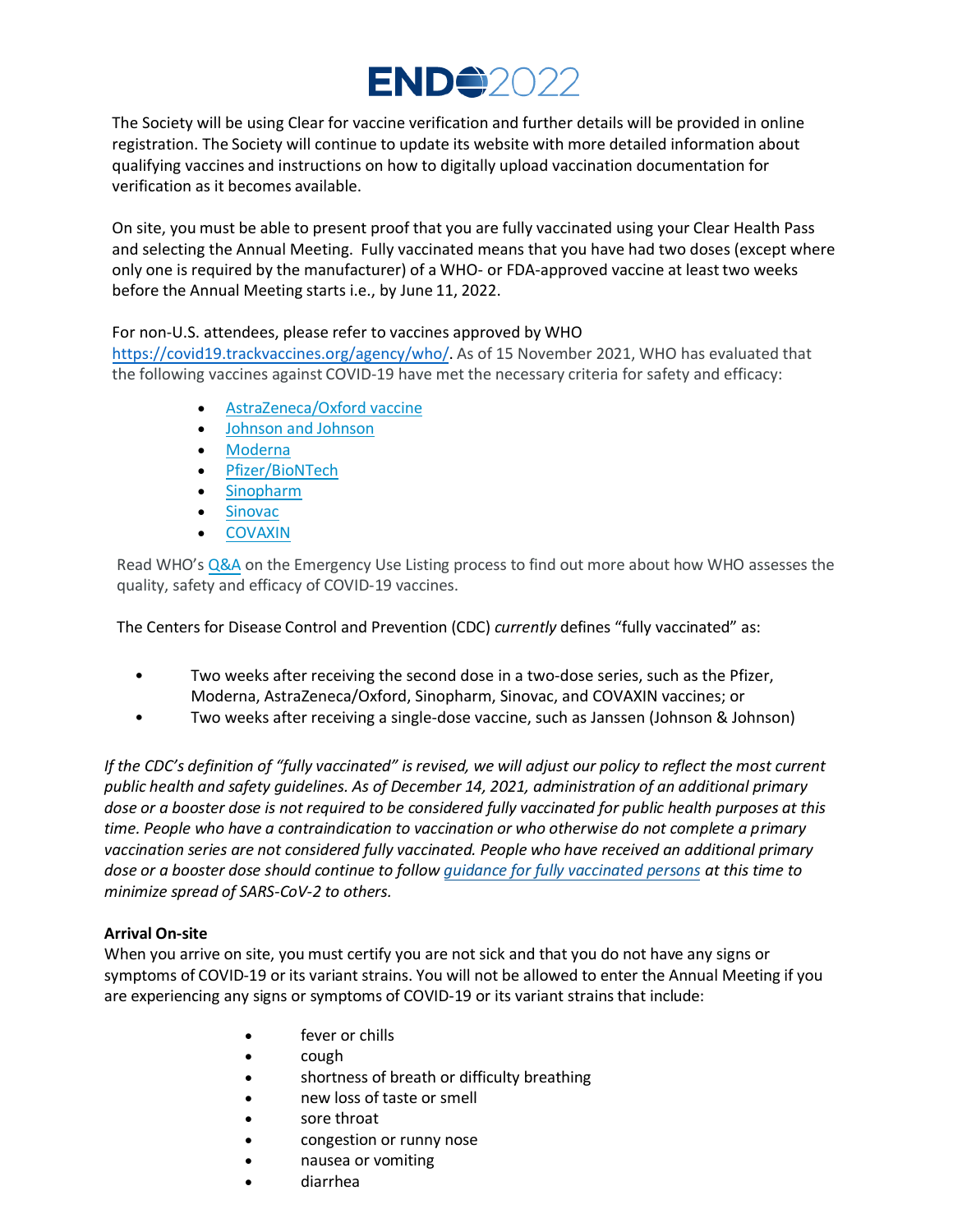# **END42022**

If you experience any of these symptoms, you will immediately isolate yourself by leaving the Annual Meeting and notifying Society staff if you, or someone you have been in close contact with, is exposed to COVID-19, exhibits COVID-19 symptoms or receives a positive COVID-19 test result.

You expressly agree to comply fully with appropriate COVID-19 health and safety measures and protocols for attendance at the Annual Meeting at all times. The Society reserves the right to remove any attendee or participant from the Annual Meeting for failure to adhere to the required COVID-19 health and safety measures and protocols.

While in attendance at the Annual Meeting, you will make every effort to maintain CDC-recommended hygiene procedures at all times, including following the guidelines of frequent hand washing (or a suitable sanitizing alternative), avoiding touching your eyes, nose and mouth in public places, and covering coughs or sneezes with a tissue or the inside of your elbow.

#### **Unvaccinated Individuals**

It is strongly inadvisable for unvaccinated individuals to travel to or seek to attend the Annual Meeting. For these individuals and those unable to attend the in-person program because they cannot receive the vaccine, the Society is offering Virtual Experience Standard and Premium options.

If an individual who is unvaccinated arrives on site, they will be denied entry and unable to attend the in-person Annual Meeting. Accommodations will not be granted onsite. No exceptions. Their registration will be converted to the Virtual Experience Standard or Premium option and the difference will be refunded.

#### **Protective Masks**

The wearing of protective masks is encouraged for all attendees, participants, sponsors, exhibitors and convention center workers. When worn, masks should cover both mouth and nose.

#### **Fraudulent Vaccination Information**

All in-person registrants for the Annual Meeting agree to provide proof of vaccination prior to their arrival at the Annual Meeting or any ancillary Society-sponsored meetings or events held in conjunction with the Annual Meeting. Individuals will be held responsible for providing any false, misleading or inaccurate vaccination information.

#### **On Site Quarantine Support and Travel Resources**

The Society will offer a complimentary Quarantine Support Concierge service to assist any attendees or participants who must quarantine while attending the meeting in Atlanta. Support will include:

- Daily wellness phone calls to check on the individual.
- Coordination with the hotel for the contactless delivery of water, food, beverages, and housekeeping supplies, since housekeeping service will cease.
- Coordination of contactless delivery of other items needed from non-hotel sources (i.e., pharmacy or grocery stores).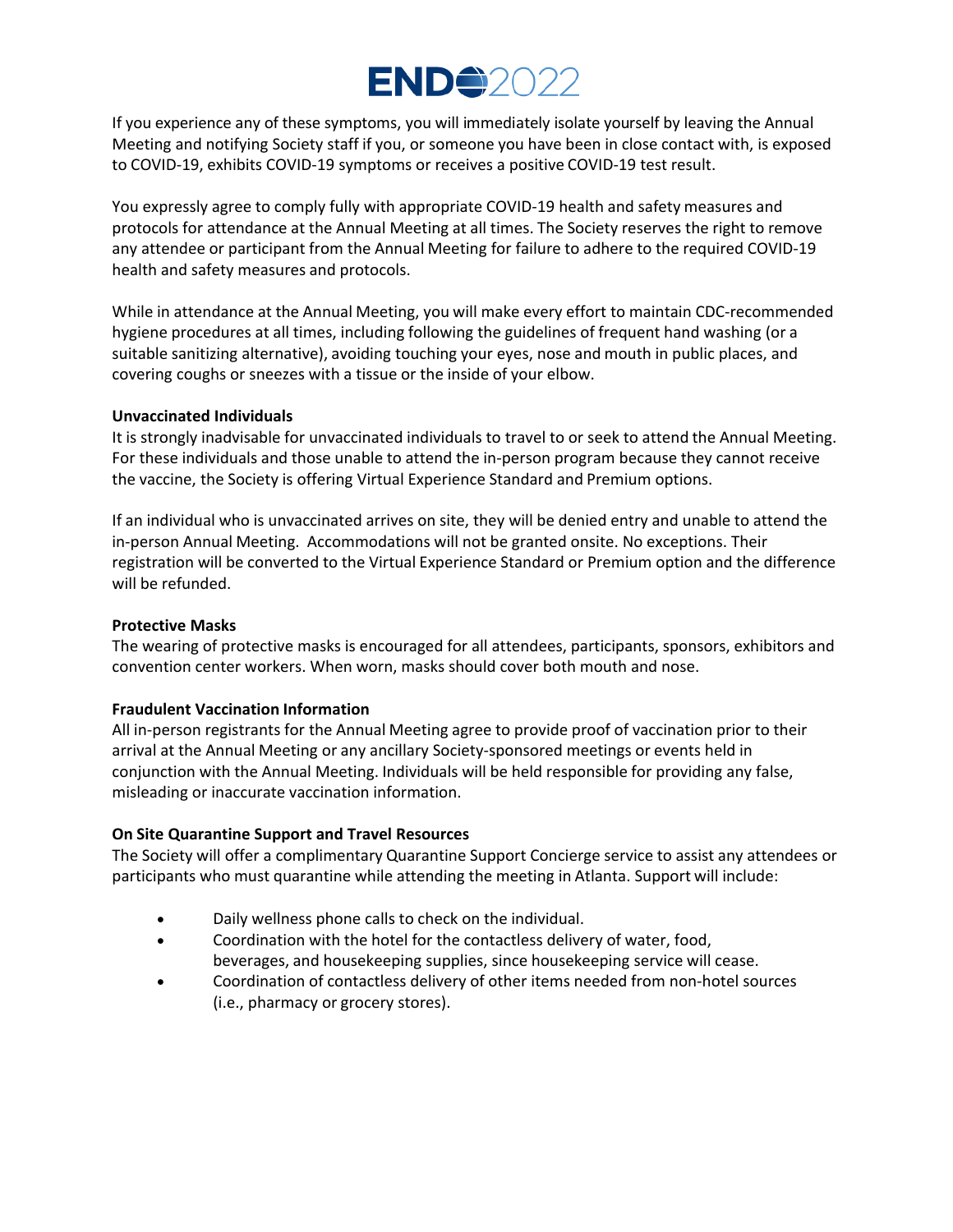

*Note that additional expenses (e.g., hotel extension, flight change, food and beverage) related to quarantine are incurred by and the sole responsibility of the attendee(s) or participant(s), not the Society.* 

#### **Contact Tracing**

The Society is required to alert the local health department if we have three (3) or more confirmed cases of COVID-19 at ENDO 2022. If that occurs, a public health case manager is typically assigned to assist with the outbreak and see what can be done to stop the spread moving forward. Thereafter, contact tracers within the health department will reach out to any individuals who test positive for COVID-19.

IMPORTANT: All attendees and participants will be required to provide a working phone number to the Society at the time of registration in case the Society is notified by any government or local health department that contact tracing is required.

#### **Cleaning and Sanitation**

The Georgia World Congress Center ("GWCC") has earned the Global Biorisk Advisory Council's® GBAC STAR™ facility accreditation, which defines international standards for sanitation, disinfection, and hygiene. They are using cutting-edge cleaning techniques to prevent infection.

GWCC prioritizes the disinfecting and cleaning of common touchpoint areas, including door handles, escalator handrails, comfort stations, and food service areas. Additional alcohol-based hand sanitizing stations are available throughout the facility.

The use of electrostatic sprayers is part of the standard overnight cleaning regimen inside meeting rooms, ballrooms, and auditoriums. Electrostatic sprayers contain positively charged particles that aggressively adhere to surfaces and, thus, are effective in disinfecting the entire room including chairs, tables, and other surfaces. Electrostatic disinfection reduces the amount of time it takes to completely disinfect surfaces by up to 50 percent as compared to traditional cleaning techniques. The products used are not harmful to humans.

#### **Air Handling and Circulation**

Air handling and circulation is continually monitored by GWCC HVAC technicians to ensure optimum and safe airflow. Return air/ exhaust air is stand alone in the exhibit halls. This means air from the exhibit halls would not impact any other portions of the facility. Each of GWCC's buildings are being upgraded to MERV 13 filters, which can trap smaller particles, including viruses, and can improve the systems efficacy in removing viruses from circulated air.

#### **Enhanced Communication**

Gentle reminders on required physical distancing and hygiene guidelines in the form of signage will be near elevators, escalators, high-traffic common areas, food stands, restrooms, and additional areas to help reinforce protocols and guidelines. Information will also be provided on social channels, interior monitors throughout the facility, and outdoor digital billboards.

#### **Physical Distancing**

We are reducing contact points, where possible, to create extra space, avoid crowding, and improve traffic flow. Seating in the session rooms will have socially distanced seating arrangements. Signage